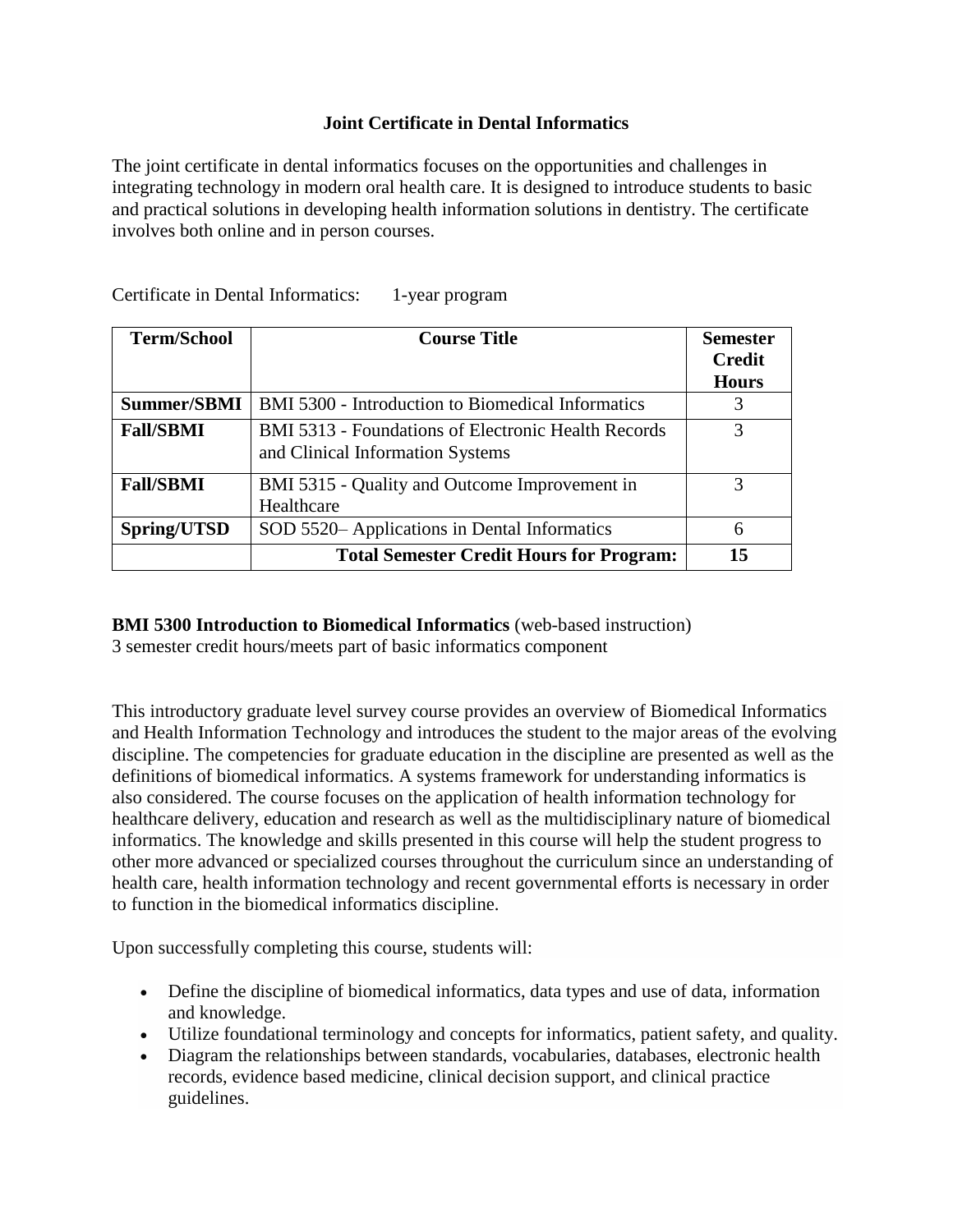- Compose a syntactically correct SQL statement using SELECT, WHERE, and JOIN.
- Utilize an electronic health record to enter data for a patient from the perspectives of the scheduler, medical assistant, physician, and billing coder.
- Collaborate with a team to investigate a specific research topic in biomedical informatics using current and relevant literature in the field.
- Compare and contrast the disciplines of health information technology, health informatics, biomedical informatics, and bioinformatics.

All students are required to take BMI 5300, Introduction to Biomedical Informatics, in their first semester.

### **BMI 5313 - Foundations of Electronic Health Records and Clinical Information Systems** (web-based instruction)

Lecture contact hours: 2; Lab contact hours: 3 3 semester credit hours/meets part of basic informatics components Admission to the SBMI program of studies

#### *Although a basic understanding of the U.S. healthcare system and healthcare delivery may be helpful, it is not required*

This course is designed to provide informatics students with an overview of the key concepts regarding implementation of a clinically-oriented information system (e.g., an electronic medical record, computer-based provider order entry). The course will examine how health data are collected, how they are used and the impact of electronic records on the health data. The course will review standards, standards development, languages used, usability and issues related to information processing in health care. The course will review the impact of electronic records and patient portals on health and health care including, legal, financial, and clinical design issues. Challenges encountered during training and go-live will be discussed. Students will receive hands-on experience with an electronic health record in the training environment.

Upon successfully completing this course, students will:

- Identify the government's definition and criteria of a certified EHR.
- Evaluate and critique an EHR product utilizing an IT model/framework
- Describe the relationship of quality, patient safety, and the EHR.
- Utilize Safer IT Guides in EHR design and implementation to prevent sentinel events.
- Determine user needs in relationship to problem and requirement analysis.
- Analyze issues with EHR and clinical information system implementation.
- Apply core competencies needed to perform technology assessment in healthcare.
- Evaluate clinical decision support models in healthcare.
- Create a Feasibility Report identifying a clinical decision support model that could solve a clinical problem.